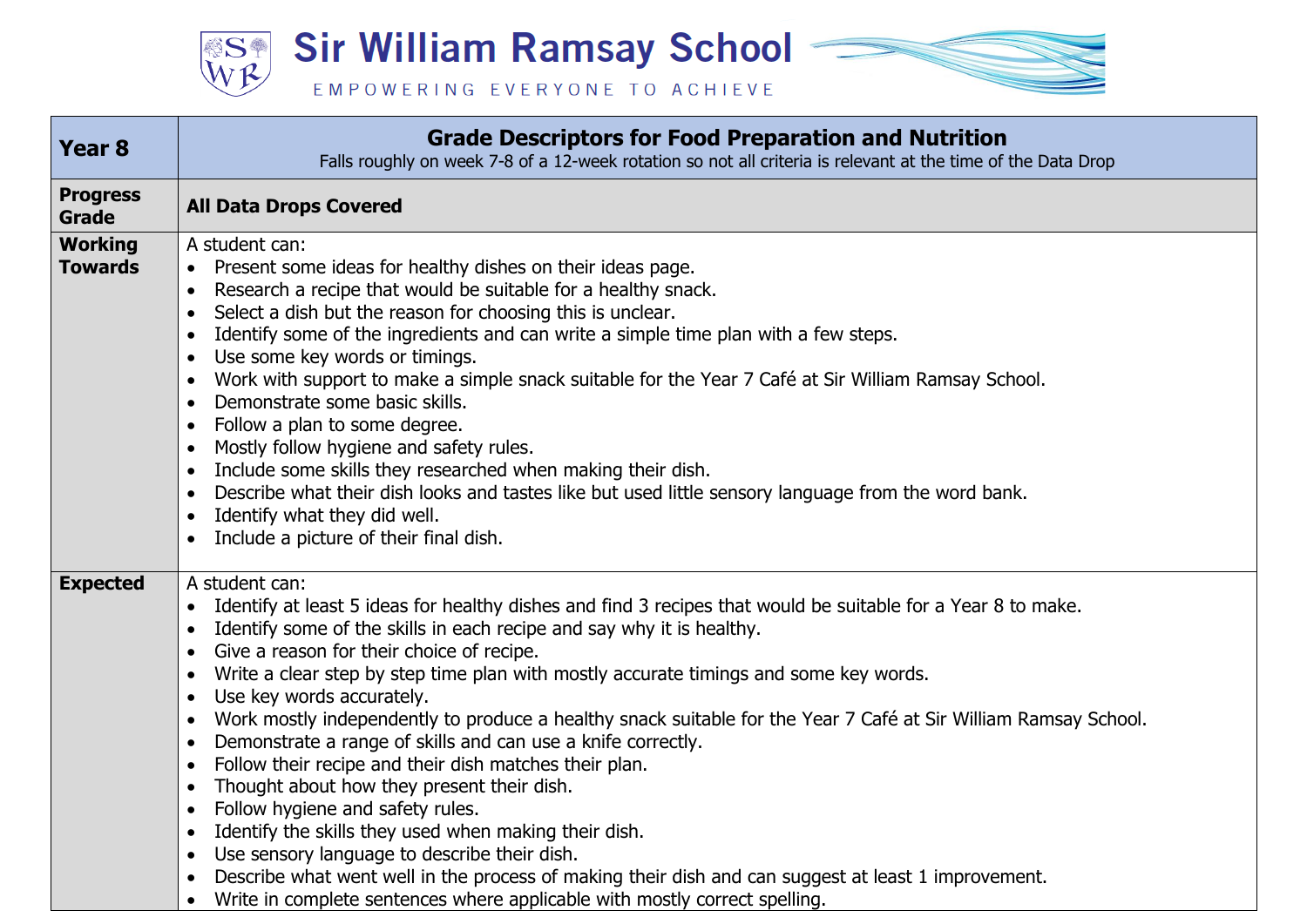| <b>Above</b>       | A student can:                                                                                                                                                                                                                                                                                                            |
|--------------------|---------------------------------------------------------------------------------------------------------------------------------------------------------------------------------------------------------------------------------------------------------------------------------------------------------------------------|
|                    | Produce a detailed mind map of healthy dishes which has helped them find 3 suitable recipes for a Year 8 to make.<br>$\bullet$                                                                                                                                                                                            |
|                    | Include an image and detailed explanation of the skills they will be using in each recipe.<br>$\bullet$                                                                                                                                                                                                                   |
|                    | Include some nutritional information.<br>$\bullet$                                                                                                                                                                                                                                                                        |
|                    | Present their work very well.<br>$\bullet$                                                                                                                                                                                                                                                                                |
|                    | Justify why they have chosen their dish and how it meets the task.<br>$\bullet$                                                                                                                                                                                                                                           |
|                    | Use all of the ingredients with accurate measurements and produce a detailed step by step time plan with correct timings.<br>$\bullet$                                                                                                                                                                                    |
|                    | Use key words and include quality control and hygiene information whilst they make their dish.<br>$\bullet$                                                                                                                                                                                                               |
|                    | Use key words accurately.<br>$\bullet$                                                                                                                                                                                                                                                                                    |
|                    | Work independently to produce a healthy snack which is suitable for the Year 7 Café at Sir William Ramsay School.<br>$\bullet$                                                                                                                                                                                            |
|                    | Demonstrate a wide range of skills to produce a more complex dish.<br>$\bullet$                                                                                                                                                                                                                                           |
|                    | Use a range of equipment safely and demonstrate precision and accuracy when using a knife.<br>$\bullet$                                                                                                                                                                                                                   |
|                    | Follow their recipe and their dish matches their plan.<br>$\bullet$                                                                                                                                                                                                                                                       |
|                    | Present their dish to a good standard with garnish.<br>$\bullet$                                                                                                                                                                                                                                                          |
|                    | Work in a timely fashion and demonstrate good hygiene and safety.<br>$\bullet$                                                                                                                                                                                                                                            |
|                    | Describe the skills they demonstrated when making their dish.<br>$\bullet$                                                                                                                                                                                                                                                |
|                    | Use good sensory language to describe their dish and use comments from their taste testers.<br>$\bullet$                                                                                                                                                                                                                  |
|                    | Explain what went well in the making process and can suggest some improvements.<br>$\bullet$                                                                                                                                                                                                                              |
|                    | Write in complete sentences where applicable with mostly correct spelling.<br>$\bullet$                                                                                                                                                                                                                                   |
|                    |                                                                                                                                                                                                                                                                                                                           |
| <b>Exceptional</b> | A student can:                                                                                                                                                                                                                                                                                                            |
|                    | Produce a very detailed mind map of healthy dishes which has helped them to find 3 recipes suitable for a Year 8 to make.<br>$\bullet$                                                                                                                                                                                    |
|                    | Present work to a high standard with images and very detailed explanation of the skills used in each dish.<br>$\bullet$                                                                                                                                                                                                   |
|                    | Identify the nutrients in each recipe and their function in the diet.<br>$\bullet$                                                                                                                                                                                                                                        |
|                    | Say why these dishes are suitable for the Year 7 Café at Sir William Ramsay School.<br>$\bullet$                                                                                                                                                                                                                          |
|                    | Fully justify why they have chosen this dish and how it meets the nutritional requirements of a Year 7 student as well as<br>$\bullet$                                                                                                                                                                                    |
|                    | being a suitable and creative snack for the café.                                                                                                                                                                                                                                                                         |
|                    | Create a plan which includes accurate ingredients and a very clear time plan with accurate timings and evidence of<br>$\bullet$                                                                                                                                                                                           |
|                    | understanding of key words and how to use them in a recipe.                                                                                                                                                                                                                                                               |
|                    | Clearly demonstrate how to carry out hygiene and safety rules and check quality control when cooking by including these on<br>$\bullet$                                                                                                                                                                                   |
|                    | their plan.                                                                                                                                                                                                                                                                                                               |
|                    | Use key words accurately.<br>٠                                                                                                                                                                                                                                                                                            |
|                    | Work independently to produce a high-quality healthy snack which is suitable for the Year 7 Café at Sir William Ramsay<br>$\bullet$                                                                                                                                                                                       |
|                    | School.                                                                                                                                                                                                                                                                                                                   |
|                    | Demonstrate a wide range of skills to produce a complex dish.<br>$\bullet$                                                                                                                                                                                                                                                |
|                    | $\bullet$                                                                                                                                                                                                                                                                                                                 |
|                    | $\bullet$                                                                                                                                                                                                                                                                                                                 |
|                    | $\bullet$                                                                                                                                                                                                                                                                                                                 |
|                    | Use a wide range of equipment safely and independently and can use precision and accuracy when using a knife.<br>Follow their recipe and are starting to problem solve by themselves to create a dish which matches their plan.<br>Create a dish, presented to a very high standard with creativity and relevant garnish. |